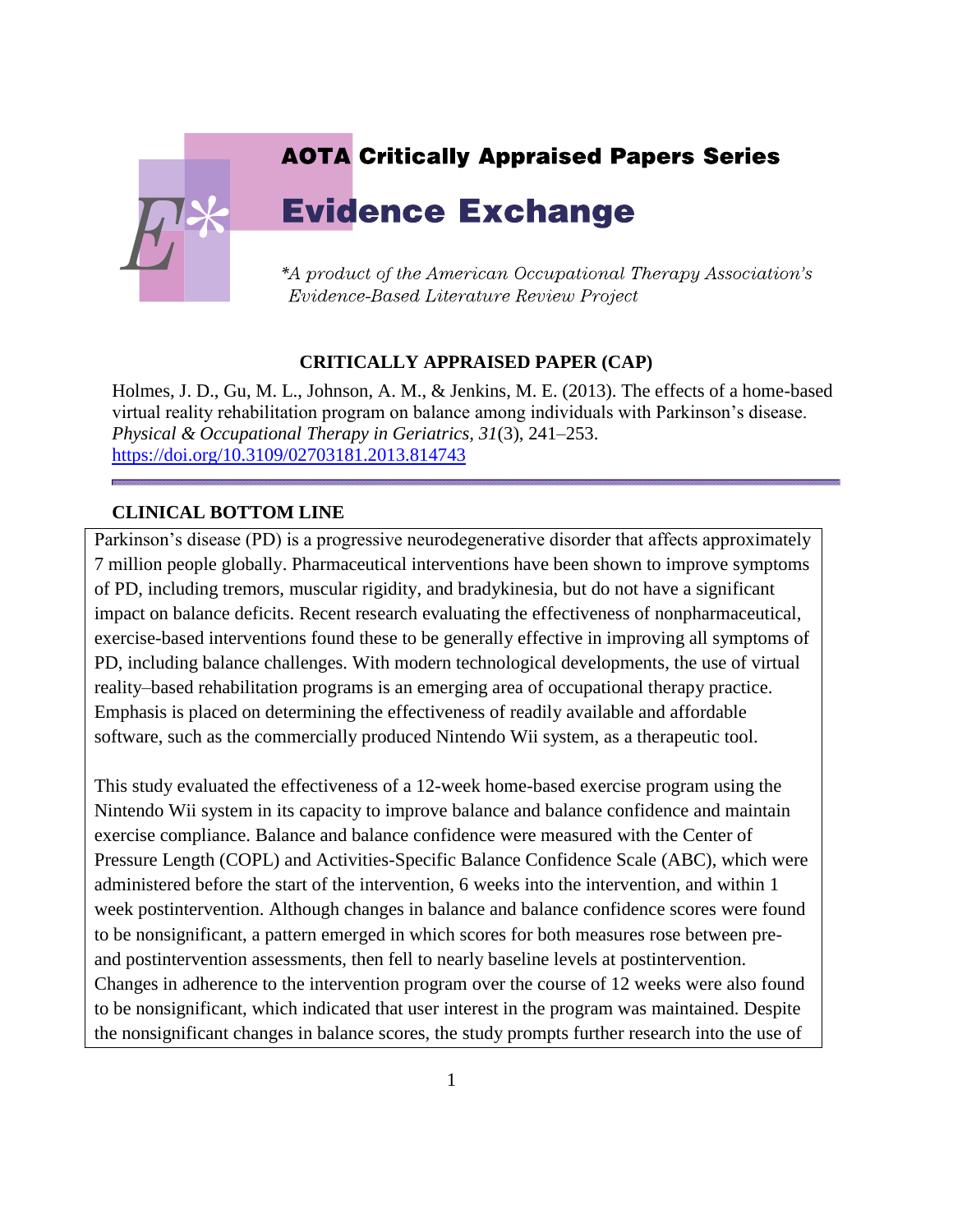virtual reality modalities in rehabilitation.

This study establishes a basis for further research on the effectiveness of virtual reality modalities. Although it does not provide statistical support for the use of balance-focused virtual realities for patients with PD, the results of the adherence analysis indicate that the Wiibased program successfully maintained participants' interest over the 12-week period. Further study into the use of virtual reality modalities in rehabilitation programs is necessary to confirm the effectiveness of the intervention. Caution is recommended in using this study as the only source of evidence for a home-based exercise program, given the small sample size, length of the study, and statistically insignificant results.

### **RESEARCH OBJECTIVE(S)**

Evaluate the effect of a 12-week home-based exercise program using the Nintendo Wii gaming console to improve balance and balance confidence and maintain exercise adherence for people diagnosed with PD

### **DESIGN TYPE AND LEVEL OF EVIDENCE**

Level III: Single-group, pretest–posttest design

### **PARTICIPANT SELECTION**

### **How were participants recruited and selected to participate?**

Participants were purposively recruited from a preselected group of patients with PD from a neurological practice in southwestern Ontario, Canada.

### **Inclusion criteria:**

The participants included in this study were individuals who were diagnosed with mild to moderate PD (severity was determined with the Unified Parkinson Disease Rating Scale), were cleared by their doctor as healthy to participate in an exercise program, and had a mild balance impairment.

### **Exclusion criteria:**

Individuals experiencing lower limb and back conditions that might affect their standing balance were excluded from this study. Participants who scored higher than Stage 3 on the Modified Hoehn and Yahr Staging Scale were excluded, because these individuals had difficulty standing without assistance and presented an unacceptable risk of falling.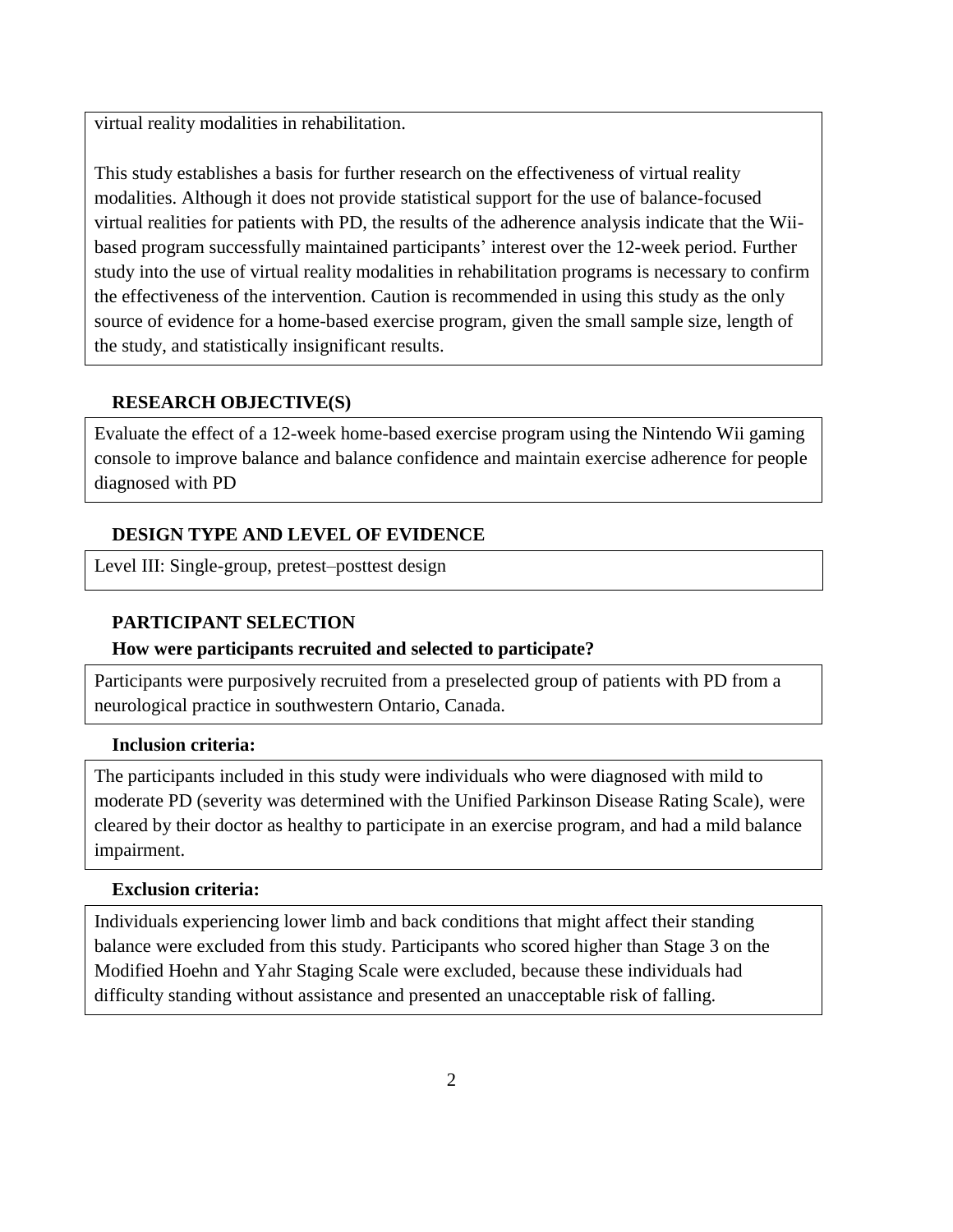## **PARTICIPANT CHARACTERISTICS**

| $N =$   11                    |           |              |              |
|-------------------------------|-----------|--------------|--------------|
| #/ % Male:                    | 7/(63.6%) | #/ % Female: | $4/(36.4\%)$ |
| <b>Ethnicity:</b>             | <b>NR</b> |              |              |
| Disease/disability diagnosis: | PD        |              |              |

## INTERVENTION AND CONTROL GROUPS

| Group 1: Intervention group               |                                                                                                                                                                                                                                                                                                                                                                                                                                                                                                                                                                                                                                                                                                                                                                                                                                      |  |  |
|-------------------------------------------|--------------------------------------------------------------------------------------------------------------------------------------------------------------------------------------------------------------------------------------------------------------------------------------------------------------------------------------------------------------------------------------------------------------------------------------------------------------------------------------------------------------------------------------------------------------------------------------------------------------------------------------------------------------------------------------------------------------------------------------------------------------------------------------------------------------------------------------|--|--|
| Brief description of the<br>intervention  | The intervention consisted of activities involving the Wii's balance<br>board accessory. Participants were allowed to select their own<br>balance activity for each session from the list of games in the<br>balance domain of the Wii and were encouraged to vary their<br>selection between sessions to ensure that they practiced a variety of<br>balance components. Each balance game addressed a slightly<br>different area of balance, including rapid weight shifting side to side,<br>forward, and back to control the game; weight shifting from one foot<br>to another while walking in place; and rapidly flexing and extending<br>the knees to simulate jumping. Participants were discouraged from<br>attempting the Ski Jump game because of the positions and<br>movements required, which might increase fall risk. |  |  |
| How many participants<br>in the group?    | 11 participants completed the study.                                                                                                                                                                                                                                                                                                                                                                                                                                                                                                                                                                                                                                                                                                                                                                                                 |  |  |
| Where did the<br>intervention take place? | Participants' homes                                                                                                                                                                                                                                                                                                                                                                                                                                                                                                                                                                                                                                                                                                                                                                                                                  |  |  |
| Who delivered?                            | After an initial home visit from the occupational therapist to set up<br>and train with the Wii, participants self-administered the<br>intervention.                                                                                                                                                                                                                                                                                                                                                                                                                                                                                                                                                                                                                                                                                 |  |  |
| How often?                                | Participants engaged in a 30-minute session of Wii-based balance<br>activity three times per week.                                                                                                                                                                                                                                                                                                                                                                                                                                                                                                                                                                                                                                                                                                                                   |  |  |
| For how long?                             | 12 weeks                                                                                                                                                                                                                                                                                                                                                                                                                                                                                                                                                                                                                                                                                                                                                                                                                             |  |  |

## **INTERVENTION BIASES**

## **Contamination:**

| YES $\Box$ | <i>Explanation:</i> No contamination bias was present because there was no |
|------------|----------------------------------------------------------------------------|
|------------|----------------------------------------------------------------------------|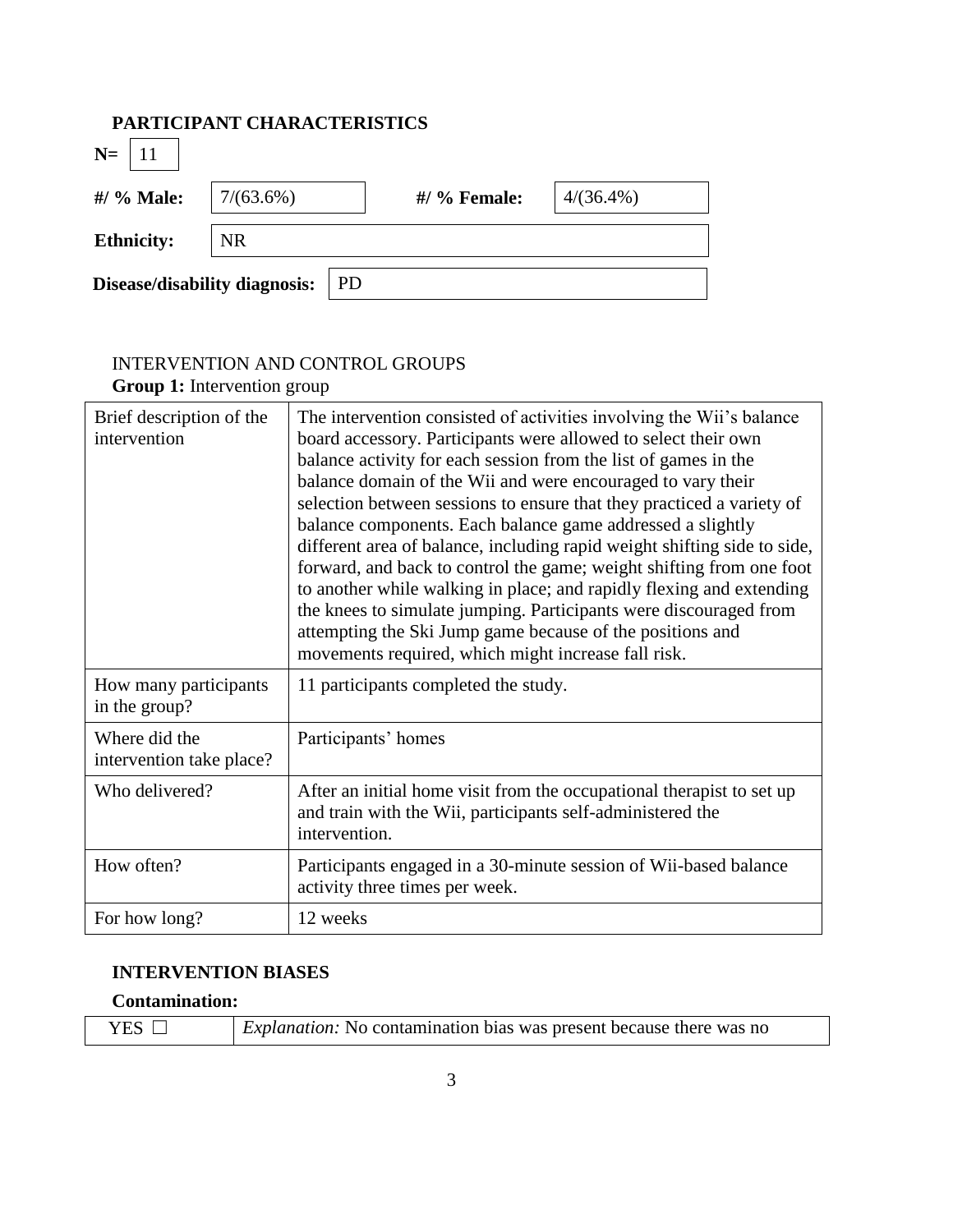| - -<br>⊻<br>N.<br>. .<br>$-$ | group.<br>control<br>. |
|------------------------------|------------------------|
|------------------------------|------------------------|

### **Co-intervention:**

| YES ☑           | <i>Explanation:</i> Cointervention bias was found but not reported in the study. It |
|-----------------|-------------------------------------------------------------------------------------|
| $NO \quad \Box$ | is possible that participants engaged in exercises and activities outside of the    |
|                 | intervention that had an impact on their balance and balance confidence.            |

## **Timing of intervention:**

| YES Ø | <i>Explanation:</i> The intervention took place over the course of 12 weeks, which |
|-------|------------------------------------------------------------------------------------|
| NO    | is adequate to determine the treatment effect and is the longest intervention      |
|       | program used for a study of this kind. However, because the greatest               |
|       | neuromuscular adaptations occur in the first 6 weeks, there is the possibility     |
|       | of a new bias. The intervention was not changed at the 6-week mark, and it         |
|       | is possible that participants adapted to the demands of the program; balance       |
|       | gains might seem to regress from midintervention to postine revention as a         |
|       | result.                                                                            |

## **Site of intervention:**

| YES Ø | <i>Explanation:</i> All participants performed the intervention at their home. |  |  |  |  |  |
|-------|--------------------------------------------------------------------------------|--|--|--|--|--|
| NO.   | Home environment, although consistent for the individual participant, might    |  |  |  |  |  |
|       | have varied among participants. There was no mention or assessment of the      |  |  |  |  |  |
|       | home environment at all, including amount of available space and               |  |  |  |  |  |
|       | environmental modifications to improve safety. In addition, the fact that the  |  |  |  |  |  |
|       | intervention took place in the clients' homes might have contributed to        |  |  |  |  |  |
|       | participants' sustained and consistent adherence to the intervention, because  |  |  |  |  |  |
|       | they were comfortable and familiar with their environment.                     |  |  |  |  |  |

## **Use of different therapists to provide intervention:**

| YES $\Box$       | <i>Explanation:</i> The principal investigator and occupational therapist |
|------------------|---------------------------------------------------------------------------|
| $NO$ $\boxtimes$ | performed the home visits and trainings for all participants.             |

## **Baseline equality:**

| YES $\Box$       | <i>Explanation:</i> Because there was only one group involved in the study, |
|------------------|-----------------------------------------------------------------------------|
| $NO$ $\boxtimes$ | baseline equality is irrelevant and was not established.                    |

# **MEASURES AND OUTCOMES**

## **Measure 1:** COPL

| Name/type of  | $\sim$ $\mathbf{r}$<br>՝<br><b>.</b> |
|---------------|--------------------------------------|
| measure used: |                                      |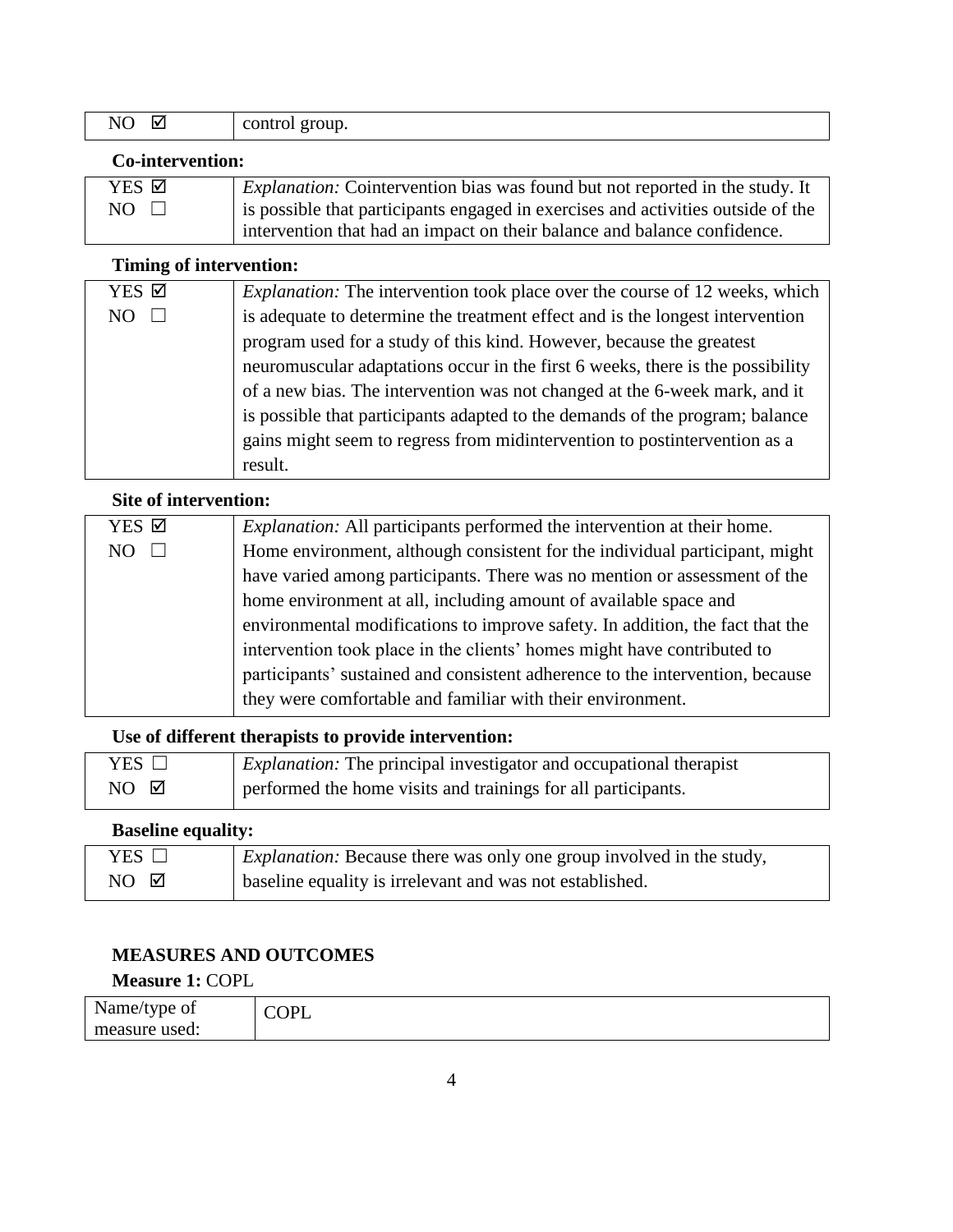| What outcome is<br>measured?                                | Balance and postural stability, under four different conditions: eyes open<br>and feet apart, eyes open and feet together, eyes closed and feet apart,<br>eyes closed and feet together |   |                |                                                                   |  |
|-------------------------------------------------------------|-----------------------------------------------------------------------------------------------------------------------------------------------------------------------------------------|---|----------------|-------------------------------------------------------------------|--|
| Is the measure<br>reliable (as reported<br>in the article)? | YES                                                                                                                                                                                     | ☑ | $NO \Box$      | Not Reported $\Box$                                               |  |
| Is the measure valid<br>(as reported in the<br>article)?    | YES                                                                                                                                                                                     | ☑ | $NO$ $\square$ | Not Reported $\Box$                                               |  |
| When is the<br>measure used?                                |                                                                                                                                                                                         |   |                | At baseline, at Week 6, and at Week 12 of the intervention period |  |

## **Measure 2:** ABC—Short Version

| Name/type of<br>measure used:                               | <b>ABC</b> |                    |                                        |                     |
|-------------------------------------------------------------|------------|--------------------|----------------------------------------|---------------------|
| What outcome is<br>measured?                                |            | Balance confidence |                                        |                     |
| Is the measure<br>reliable (as reported<br>in the article)? | <b>YES</b> | ☑                  | $NO$ $\square$                         | Not Reported $\Box$ |
| Is the measure valid<br>(as reported in the<br>article)?    | <b>YES</b> | ☑                  | $NO$ $\Box$                            | Not Reported $\Box$ |
| When is the<br>measure used?                                |            |                    | At baseline, at Week 6, and at Week 12 |                     |

## **Measure 3:** Exercise adherence measurement

| Name/type of<br>measure used: |            | Exercise adherence measurement |                                                                      |
|-------------------------------|------------|--------------------------------|----------------------------------------------------------------------|
| What outcome is               |            |                                | Measured compliance with intervention program; based on electronic   |
| measured?                     |            |                                | time-of-use data from Wii consoles on intervention completion        |
| Is the measure                |            |                                |                                                                      |
| reliable (as reported         | <b>YES</b> | $NO$ $\boxtimes$               | Not Reported $\boxtimes$                                             |
| in the article)?              |            |                                |                                                                      |
| Is the measure valid          |            |                                |                                                                      |
| (as reported in the           | <b>YES</b> | $NO$ $\boxtimes$               | Not Reported $\boxtimes$                                             |
| article)?                     |            |                                |                                                                      |
| When is the                   |            |                                | On completion of the 12-week intervention, adherence was objectively |
| measure used?                 |            |                                | assessed when time-of-use data were retrieved from Wii consoles and  |
|                               | analyzed.  |                                |                                                                      |

## **MEASUREMENT BIASES**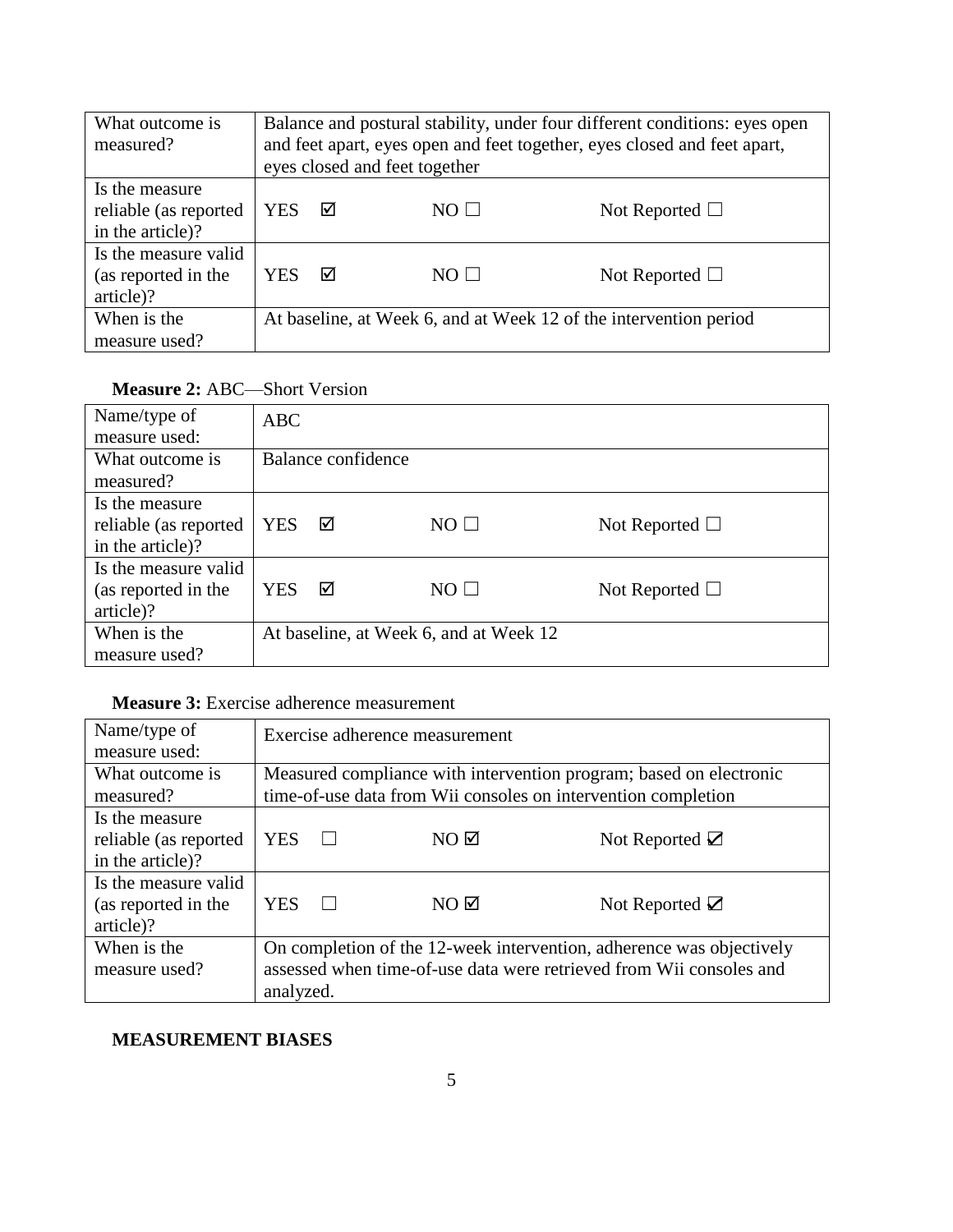#### **Were the evaluators blind to treatment status?**

| YES $\Box$       | <i>Explanation:</i> Evaluators were not blind to the treatment status of       |
|------------------|--------------------------------------------------------------------------------|
| $NO$ $\boxtimes$ | participants, because they were aware that all participants had engaged in the |
|                  | intervention.                                                                  |

### **Was there recall or memory bias?**

| YES Ø | <i>Explanation:</i> The ABC measure was based on self-report postintervention, |
|-------|--------------------------------------------------------------------------------|
| NO    | which required participants to recall past events and outcomes. It is possible |
|       | that inaccurate recall skewed the results.                                     |

#### **Other measurement biases**:

Given the lack of real-time tracking, it is possible that family members used the Wii, adding to the participant's overall time and influencing the total time-use data.

### **RESULTS**

### **List key findings based on study objectives:**

The results of the COPL suggest that the Wii-based exercise program did not lead to statistically significant improvements in balance scores, because the interactions of time and conditions of the intervention were nonsignificant (Wilks's  $\lambda = 0.69$ ),  $F(6, 5) = 0.37$ ,  $p = .87$ . The main effect of time was also found to be nonsignificant (Wilks's  $\lambda$  = 0.77),  $F(2, 9)$  = 1.33,  $p = .31$ . The ABC, similar to the COPL, found that improvements over the span of the intervention were nonsignificant,  $F(1.19, 11.9) = 0.45$ ,  $p = .55$ , indicating that the intervention failed to improve levels of balance confidence. However, despite the lack of statistically significant results, the study did yield an interesting pattern: Scores for both measures rose between the pre- and midintervention assessments, after which they nearly returned to baseline levels at the postintervention assessment. The multivariate analysis of participants' exercise adherence was also found to be nonsignificant (Wilks's  $\lambda = 0.68$ ),  $F(3, 8) = 1.24$ ,  $p = .36$ , indicating that participants maintained adherence to the intervention program throughout the 12 weeks.

### **Was this study adequately powered (large enough to show a difference)?**

| YES $\Box$       | <i>Explanation:</i> A total of 11 participants successfully completed the study, |
|------------------|----------------------------------------------------------------------------------|
| $NO$ $\boxtimes$ | which likely is too small a sample size to accurately reflect a statistically    |
|                  | significant difference as a result of the intervention.                          |

### **Were the analysis methods appropriate?**

| YES ⊠ | <i>Explanation:</i> The methods used to analyze the results of the assessments |
|-------|--------------------------------------------------------------------------------|
| NO.   | were appropriate for this study. The pre- and posttests of results of the COPL |
|       | were analyzed with a two-way within-subject analysis of variance               |
|       | (ANOVA). A one-way ANOVA was used to assess the effectiveness of the           |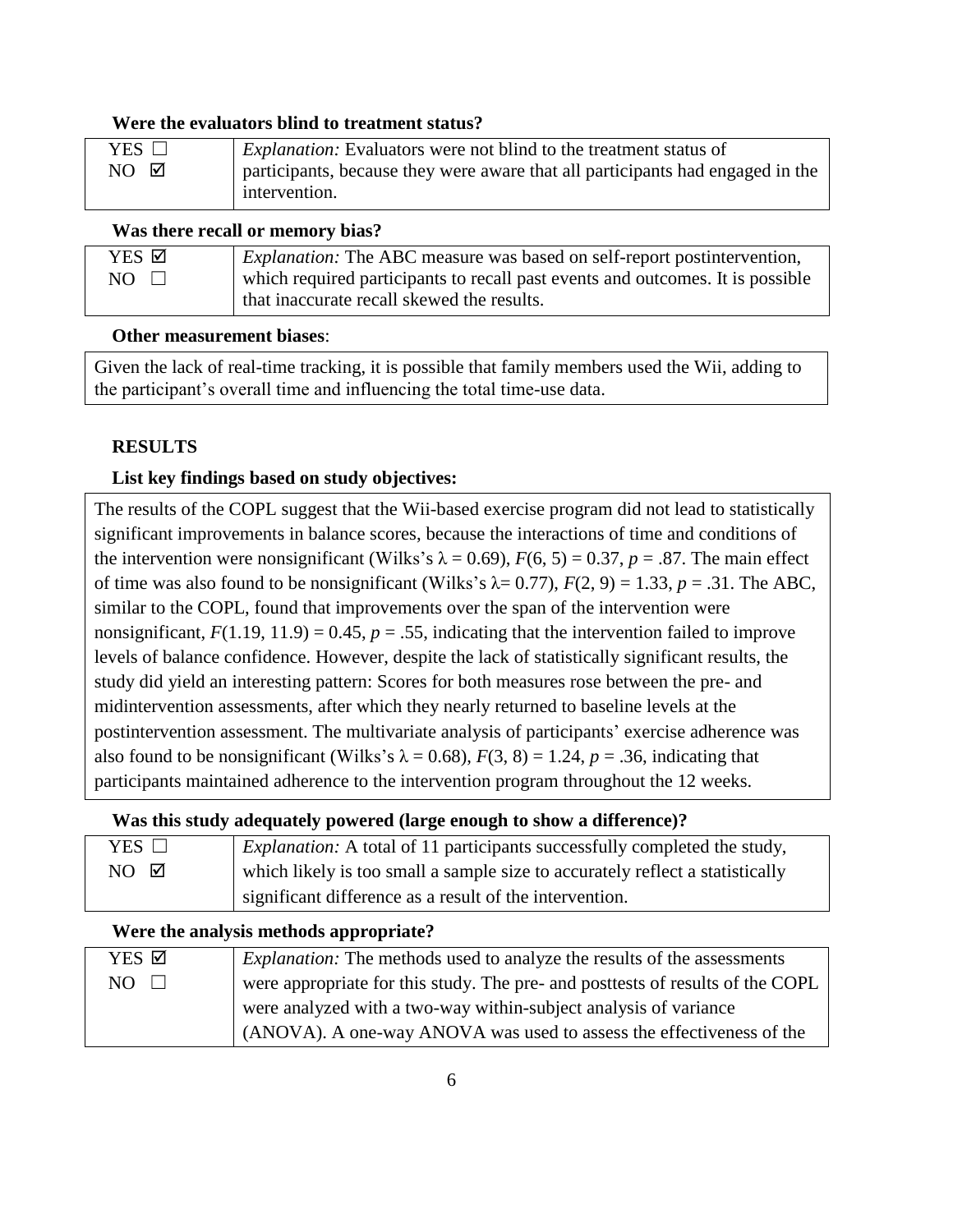| Wii exercise program on balance confidence. Last, the adherence to the Wii |
|----------------------------------------------------------------------------|
| exercise program was calculated with a within-subject multivariate ANOVA.  |

### **Were statistics appropriately reported (in written or table format)?**

| YES Ø           | <i>Explanation:</i> Statistics were presented appropriately in table format and were |
|-----------------|--------------------------------------------------------------------------------------|
| $NO \quad \Box$ | accompanied by written explanation, including numerical findings, as to why          |
|                 | the findings were not statistically significant.                                     |

### **Was participant dropout less than 20% in total sample and balanced between groups?**

| YES $\Box$       | <i>Explanation:</i> Eleven of the original 15 participants completed the exercise |
|------------------|-----------------------------------------------------------------------------------|
| $NO$ $\boxtimes$ | program (a 26.667% dropout rate).                                                 |
|                  |                                                                                   |

### **What are the overall study limitations?**

The specific nature of the purposive sampling method used to recruit individuals for this study resulted in a sample that was not reflective of the wider population. The findings are, as a result, not generalizable to a larger population.

In addition, balance and balance confidence improvements might have regressed because of the body's ability to adapt to the demands placed on it; the researchers addressed this as possible detraining phenomenon. The researchers posited that neuromuscular adaptations occurred during first 6 weeks of intervention, but the program was not adapted to provide additional balance demands, so the body "detrained" and habituated to the activities. As a result, performance plateaued, and then gains reversed. Ultimately, the decision to maintain the original exercise program was reinforced, because there was no plan in place for determining the potential adjustments. Pragmatic reasoning also hindered the researchers from observing how the participants would apply the hypothetical adjustments.

The authors also hypothesized that the selected games' focus on slow and controlled lower body movements might have caused the nonsignificant changes in balance outcomes, as compared with similar studies, which incorporated both upper and lower body movements and required rapid balance reactions.

Finally, all participants but 1 were taking levodopa to alleviate PD symptoms. Motor fluctuations are a global limitation among patients with PD and are further affected by medications. Changes in motor abilities may occur throughout the daily medication schedule.

### **CONCLUSIONS**